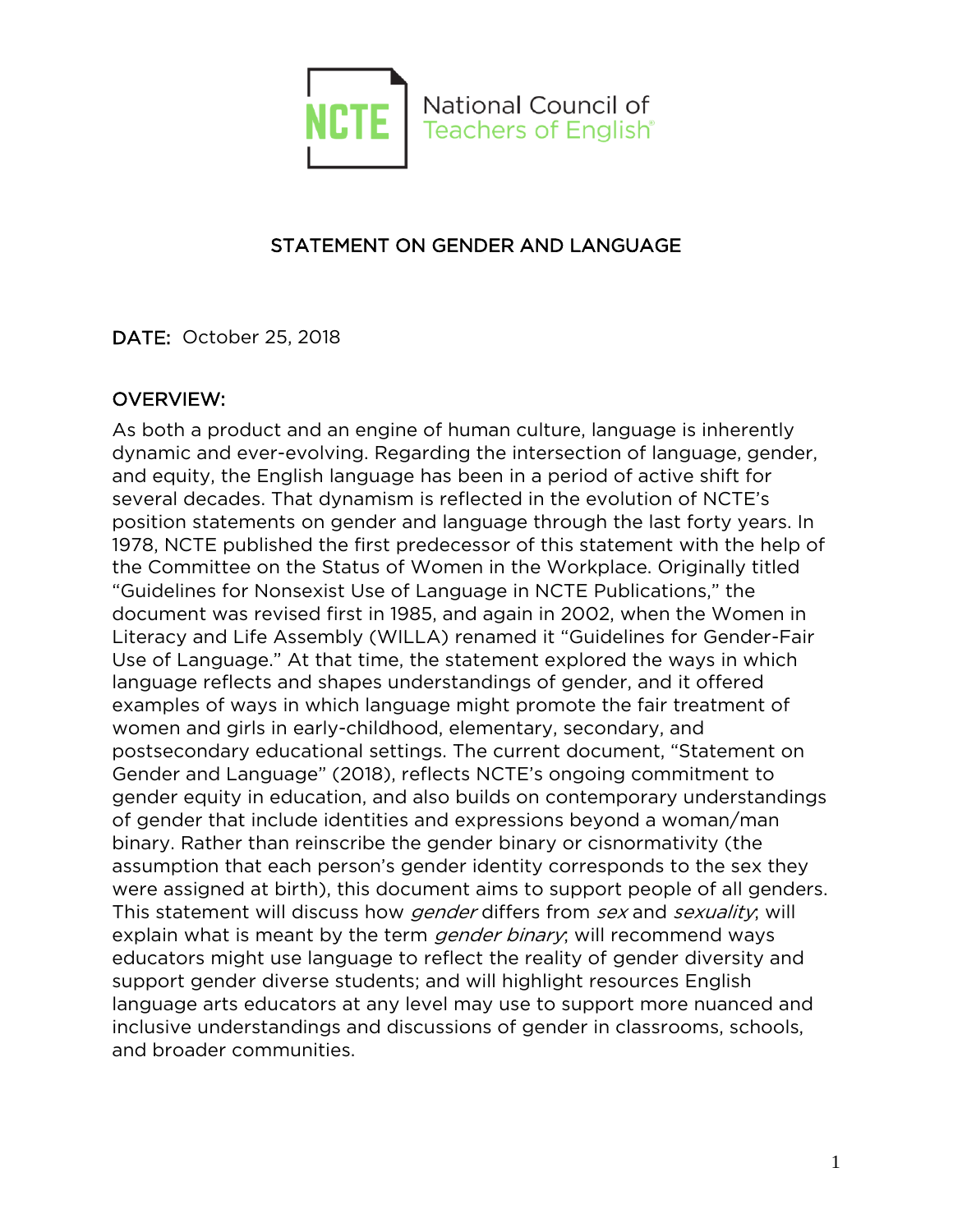### ISSUE DEFINED:

Often, people unintentionally confuse *gender* with sex or sexuality. Gender is distinct from *sex assigned at birth*, which may be designated with categories such as female, male, or intersex. Sex is distinct from sexuality, which is about desire: to whom one is attracted emotionally and/or physically. Gender, distinct from both *sex* and *sexuality*, is a socially created and regularly reinforced cultural construct. As such, gender is vulnerable to social reinscriptions that sometimes perpetuate problematic and even discriminatory notions of how people should look, sound, express, or behave. This document focuses on the ways that gender matters in language, specifically within and across educational spaces. This document also recognizes that gender constructs are dynamic and vary by context, culture, language, and usage.

The most common concepts of gender are based on the long-perpetuated notion that gender is a binary matter, and that it always aligns with a binary designation of sex (male/female). Yet contemporary understandings of gender clarify that gender identity and expression occur along a broad spectrum that is not limited to two binary alternatives, such as woman/man or girl/boy. The previous NCTE "Guidelines for Gender-Fair Use of Language" (2002) was grounded in a traditionally binary concept of gender, and was thus limited by that binary in its discussion, for example, of she/he pronouns. The "Statement on Gender and Language" (2018), based in the contemporary understanding that gender is a cultural construct that is not limited to binary categories, recommends usage that moves beyond the gender binary in order to include individuals whose identities might otherwise be unacknowledged or devalued.

There are several terms that people might use when discussing gender. Some of the most common ones include the following:

- **Gender identity:** an individual's feeling about, relationship with, and understanding of gender as it pertains to their sense of self. An individual's gender identity may or may not be related to the sex that individual was assigned at birth.
- Gender expression: external presentation of one's gender identity, often through behavior, clothing, haircut, or voice, which may or may not conform to socially defined behaviors and characteristics typically associated with being either masculine or feminine.
- Gender binary: a conceptual framework that defines gender as consisting solely of two categories (termed "woman" and "man") that are biologically based ("female" and "male") and unchangeable, and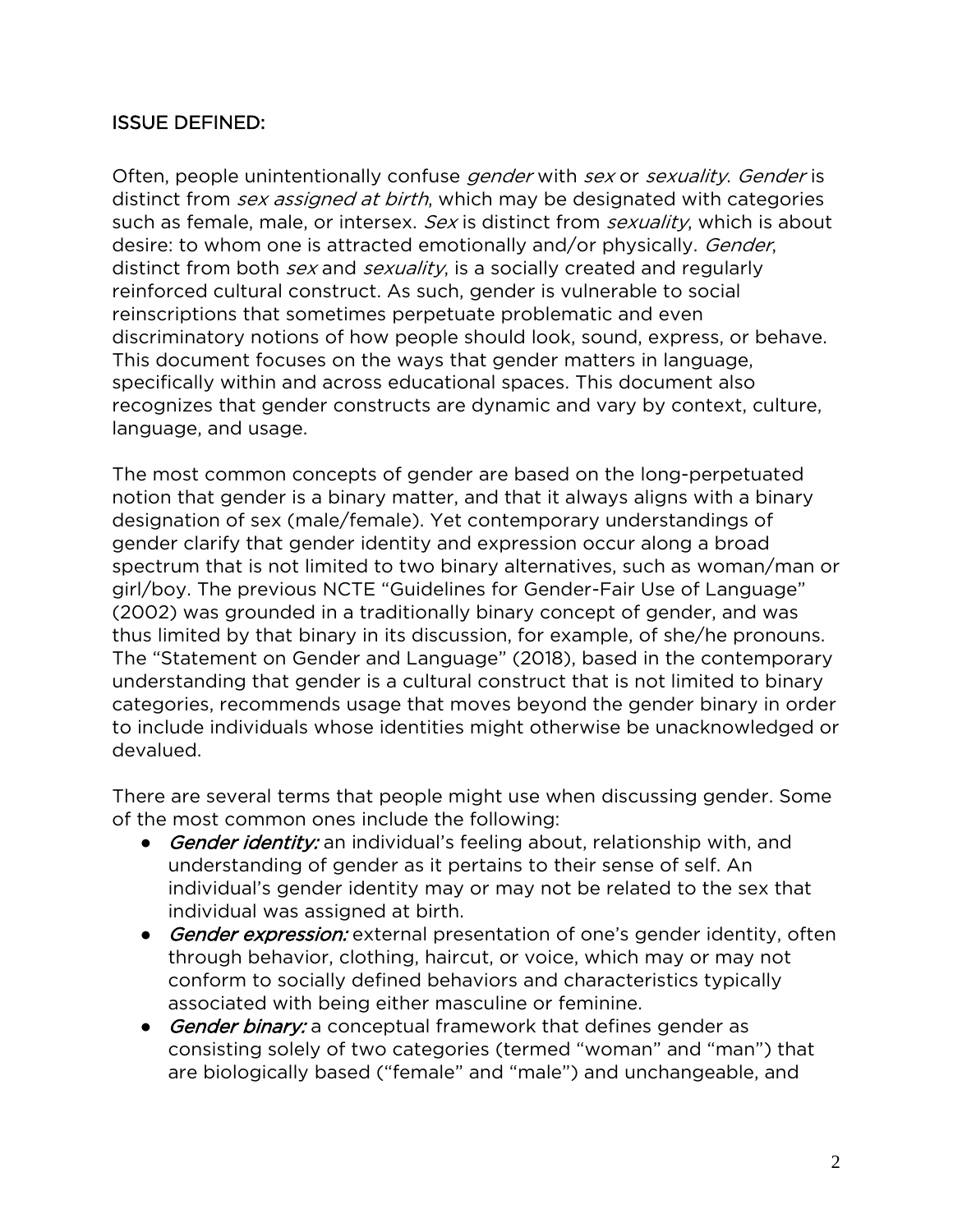that denies the existence of other nonbinary variations of gender or anatomy.

- Cisgender: of or relating to a person whose gender identity corresponds with the sex they were assigned at birth.
- Transgender: of or relating to a person whose gender identity differs from the sex they were assigned at birth. This umbrella term may refer to someone whose gender identity is woman or man, or to someone whose gender identity is nonbinary (see below).
- Nonbinary: of or relating to a person who does not identify, or identify solely, as either a woman or a man. More specific nonbinary identifiers include but are not limited to terms such as agender and gender fluid (see below).
- Gender fluid: of or relating to individuals whose identity shifts among genders. This term overlaps with terms such as *genderqueer* and bigender, implying movement among gender identities and/or presentations.
- Agender: of or relating to a person who does not identify with any gender, or who identifies as neutral or genderless.

Language, which plays a central role in human cognition and behavior, is one of the most common mechanisms by which gender is constructed and reinforced. The words that people use to describe others or objects are often unintentionally but unquestionably based in implicit cultural biases, including biases that privilege the gender binary. We can see such bias reinforced in professional language use: in curriculum and pedagogy; in papers and publications; in handouts and other materials used in presentations; and in speaking in and beyond our classrooms. NCTE is concerned about the critical role that language plays in perpetuating gender bias, including binary understandings of gender and gender norms. Through careful attention to language as it relates to gender, NCTE members have the opportunity to influence inclusive and supportive thought and behavior both directly and indirectly.

Understanding that, despite the dominant cultural force of cisnormativity, there is a full spectrum of gender identities that are not confined to the gender binary, we provide recommendations for gender-expansive language in practice in the next section. We base these recommendations on the principle that all students have the right to their own gender identities and gender expressions. We urge members of NCTE to engage in deep reflection on traditional understandings of gender in hopes that this reflection will contribute to the ongoing work of supporting the safety, growth, and learning of students of all gender identities.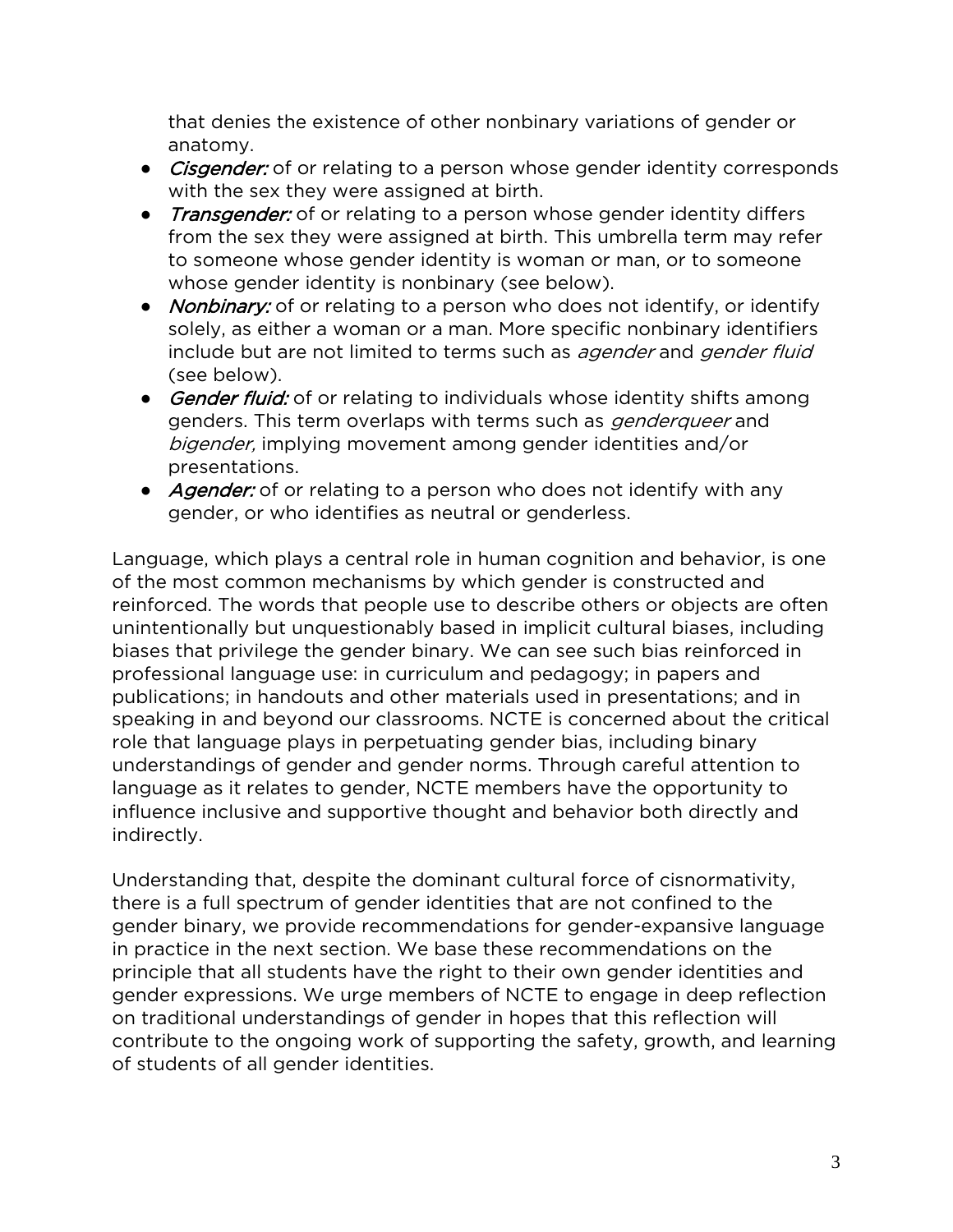#### RECOMMENDATIONS:

#### I. General Usage Guidelines

- A. Avoid using he as a universal pronoun; likewise, avoid using binary alternatives such as  $he/she$ , he or she, or  $(s)$ he.
- B. As the editors of the recent editions of the *Chicago Manual of Style* (2017), the *Associated Press Stylebook* (2018), and other style guides affirm, the pronoun *they* is appropriate to use in writing when referring to singular antecedents, including when writing for publication.
- C. Unless the gender of a singular personal antecedent is otherwise specified, use the gender-neutral singular pronouns they, them, their, and theirs.
- D. The *Chicago Manual of Style* affirms that the pronoun *themself* may be used to signal a singular antecedent; that some people may alternatively prefer to use *themselves* to signal a singular antecedent; and that a person's stated preference should be respected.
- E. Are is the present-tense verb for the singular pronoun they, just as are is the present-tense verb for the singular pronoun *you*.
- F. When referring to any individual, respect that individual's chosen pronoun usage, or lack thereof. (Note: while the singular they is the most common nonbinary pronoun, there are others, including but not limited to  $ey$  / em / eirs and ze / hir / hirs. See the University of Minnesota's "Nonbinary Gender Pronouns" declension and usage chart, linked in the Resources section below, for further details.)

# Some Usage Examples:

### Exclusionary (binary):

Every cast member should know his or her lines by Friday. Inclusive (any gender):

Each cast member should know their lines by Friday.

Inclusive (student whose chosen pronouns are *they/ them / theirs*): Alex needs to learn their lines by Friday.

### Exclusionary (binary):

Each should wait until he / she is notified of his / her test results. Inclusive (any gender):

Each should wait until they are notified of their test results. Inclusive (student whose chosen pronouns are *they/ them / theirs*): Janani should wait until they are notified of their test results.

### II. Recommendations for Working with Students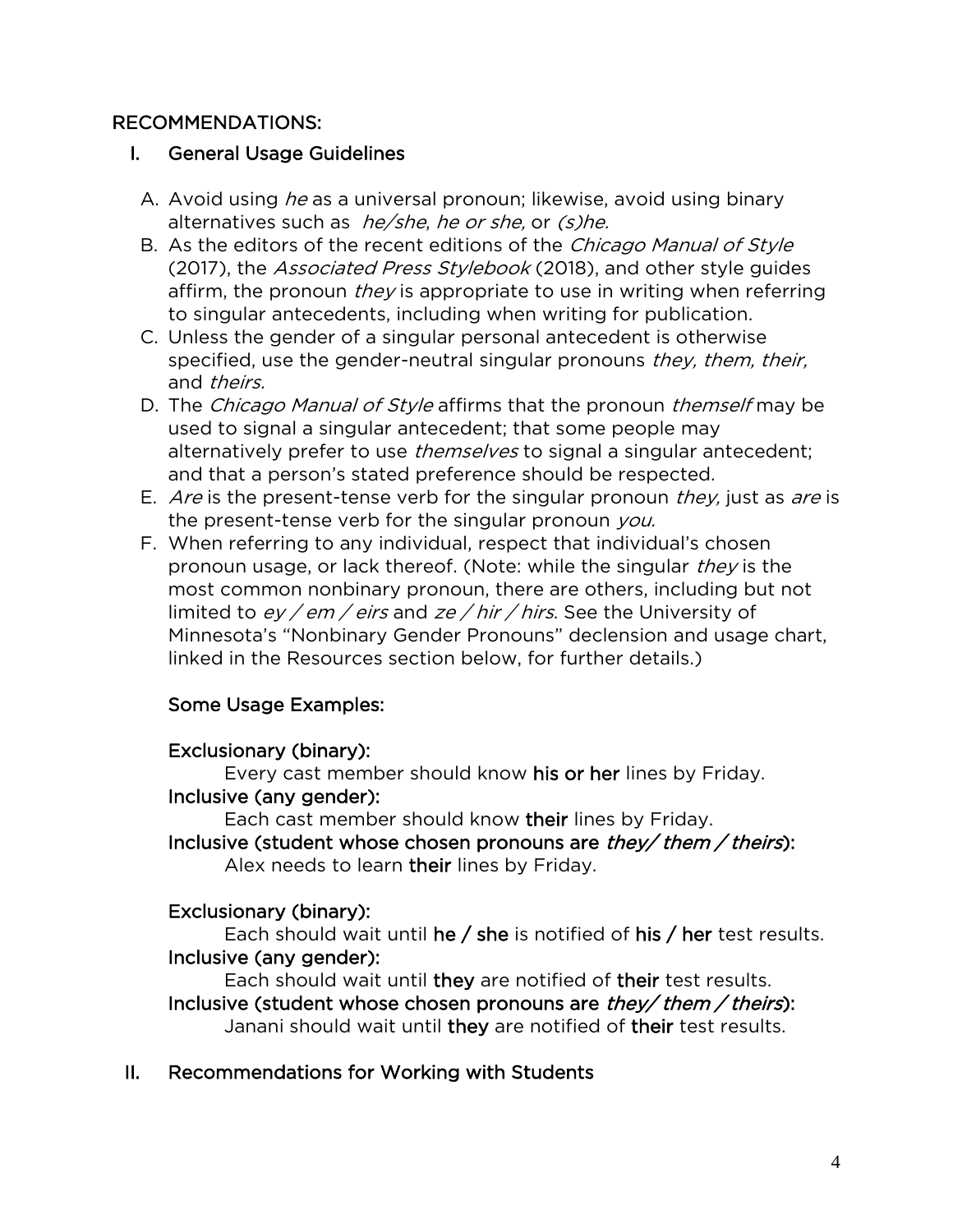### A. Regarding Grammar and Usage

- 1. Observe all of the General Usage Guidelines in Section I above when exploring language usage in classrooms, communicating with students, preparing curriculum and materials, designing class activities, and responding to student writing.
- 2. Frame instruction in grammar and usage conventions with ongoing discussion of the inherently dynamic and evolving nature of language, rather than asserting, implicitly or explicitly, that grammar and usage rules are timeless, universal, or absolute. Language shifts; make that part of the classroom conversation.
- 3. When the gender of a singular antecedent is unknown, allow and encourage students to use the gender-neutral singular pronouns they, them, their, and theirs, rather than using binary alternatives such as *he/she*, he or she, or (s)he.
- 4. Allow students who choose not to refer to themselves with any pronouns to self-describe as they see fit, according to context.
- 5. Note that while a rising number of major print-language authorities such as those noted in section I now embrace the use of the singular pronoun *they*, makers of most standardized tests have not yet adopted this policy. Track the treatment of the singular they in the standardized tests your students may be taking and apprise students accordingly, contextualizing differences among language authorities in a larger, ongoing discussion of language and usage as dynamic and evolving, not absolute or static.

# B. Regarding Classroom Culture

- 1. Work to establish and maintain classrooms and school communities where students of all gender identities feel visible, heard, valued, and protected.
- 2. A student's pronouns intersect profoundly with their gender identity and their sense of self; accordingly, as early as possible in any given term, give each student a private way to let you know their name and chosen pronouns. This process could be as simple as including the following questions on a basic student information sheet a student can fill out confidentially: "What name would you like me to use in referring to you in class?" and "What pronouns would you like me to use in referring to you in class?"
- 3. Respect each student's chosen name and pronouns.
- 4. As any student does, LGBTQ students have a right to privacy, which includes the right not to be "outed." As an article in the Fall 2018 issue of Teaching Tolerance makes clear, "Even if people within the school know about a student's sexual orientation or gender identity, educators cannot disclose a student's private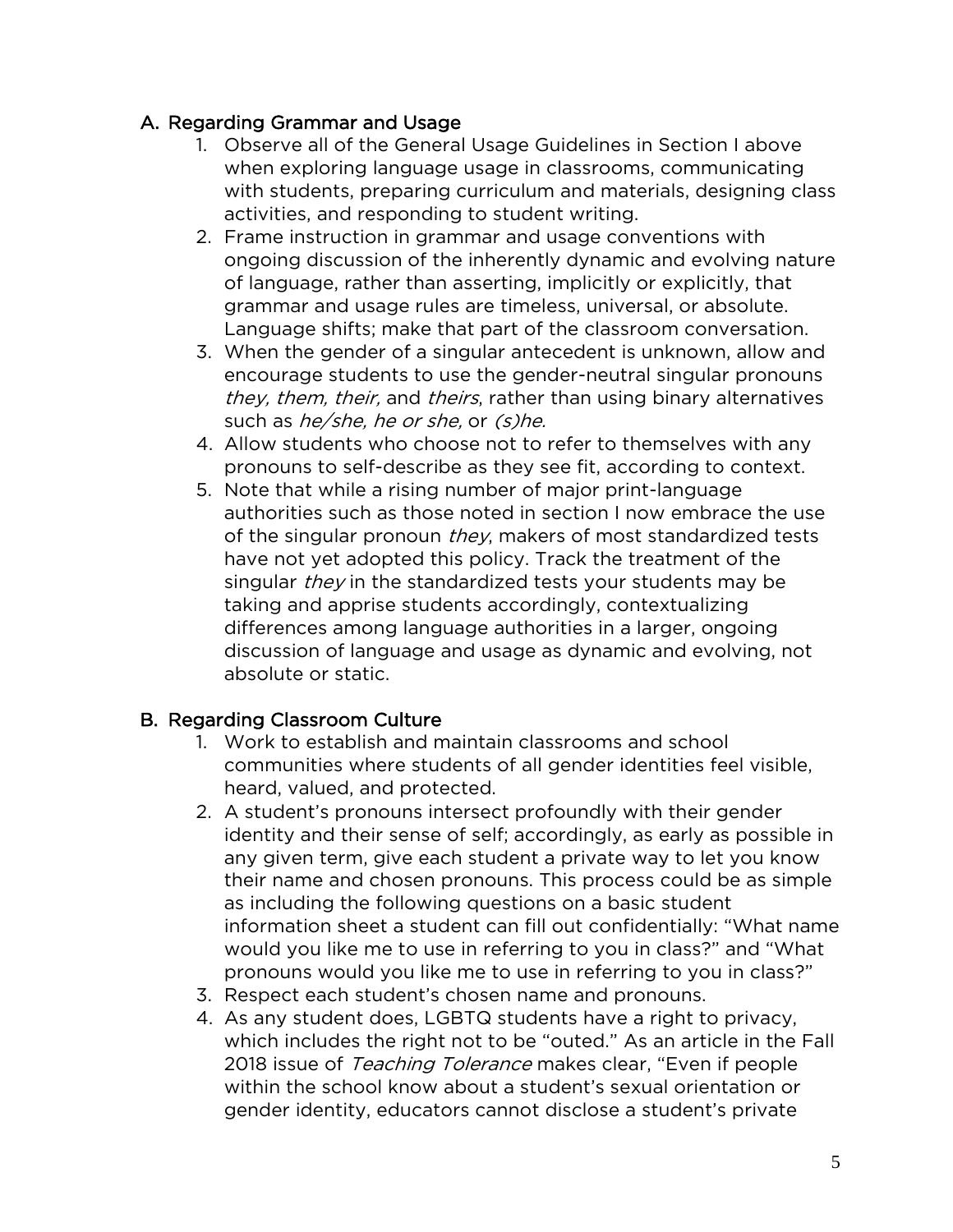information without consent. Outing LGBTQ students has led to tragic, even fatal consequences, and violates their constitutional rights" (Collins 26).

In short, it is imperative to respect a student's privacy and keep a student's communication about gender identity confidential. A transgender student may or may not feel comfortable or safe having their gender identity known in all contexts, and therefore may not use the same pronouns in all contexts, even within one school. Maintain confidentiality, attention, and discretion in communicating with and about the student, and do not disclose any student's gender identity in any setting without the student's clear consent.

5. Because, like other elements of identity, a student's gender identity may be fluid rather than static, remain attuned to and supportive of possible shifts in a student's chosen name and pronouns; again, maintain confidentiality and do not disclose any shift in a student's gender identity without the student's consent.

### C. Regarding Curriculum Creation

1. Create lessons and materials that discuss gender as a spectrum, and that include a range of gender identities, rather than inadvertently perpetuating a binary concept of gender or excluding transgender students through curricular and instructional choices.

For example:

- Seize and create classroom opportunities to discuss and challenge gender assumptions, particularly binary assumptions about gender.
- Avoid assuming binary gender identities by designing activities that divide the class into boys and girls.
- Avoid assuming binary gender identities when assigning readers or roles for texts being read aloud or performed.
- When facilitating discussions of the impact of gender identity on personal, social, or political experience, move beyond binary terms that compare and contrast the experiences of women and men to ensure that such explorations consider experiences of those with nonbinary identities as well.
- 2. Understand that a student's gender identity may impact their engagement with certain texts and/or participation in certain conversations.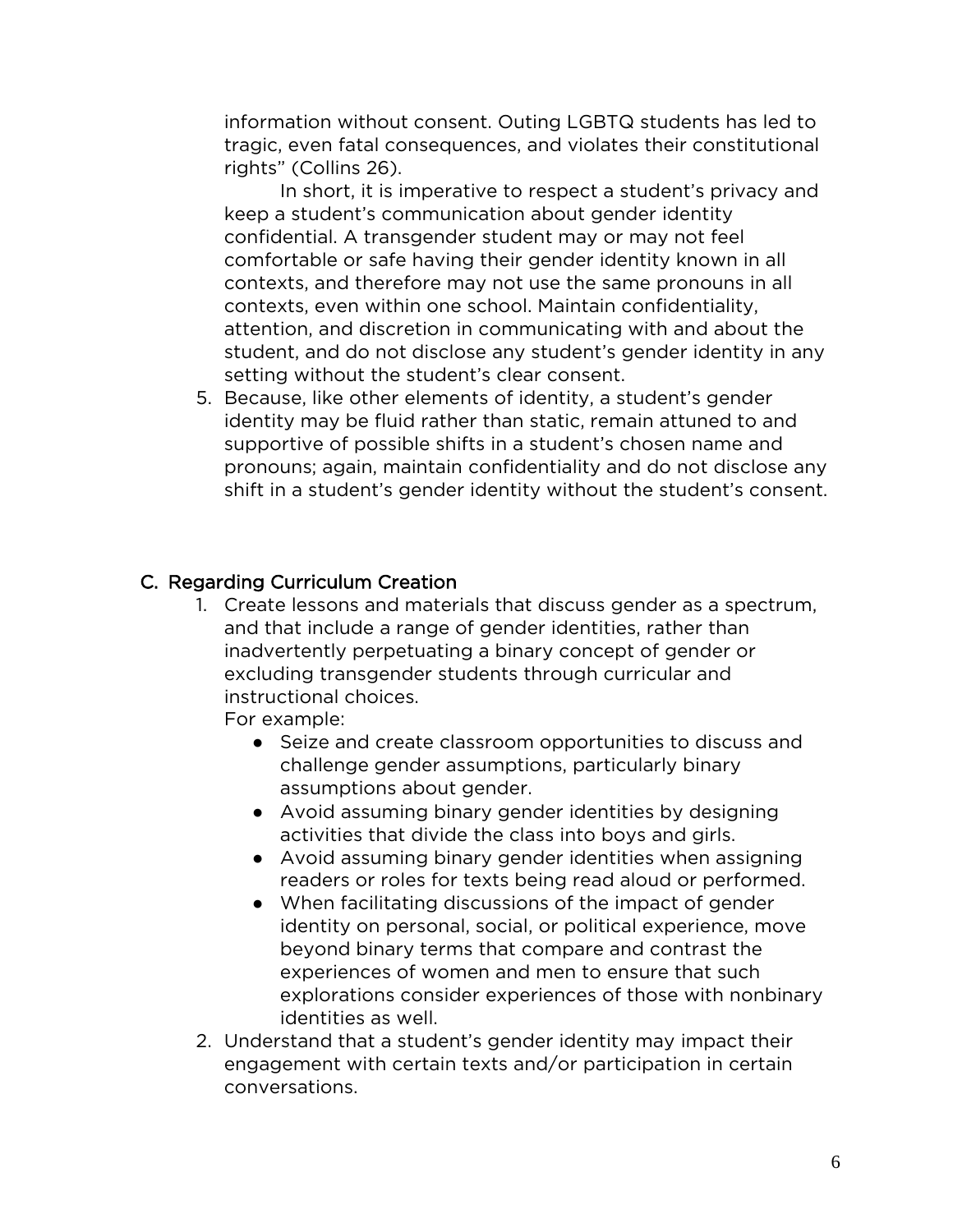### III. Recommendations for Working with ELA Colleagues

- A. Observe all of the General Usage Guidelines in Section I above when working with ELA colleagues in any professional capacity.
- B. Become conversant with recent official affirmations of the singular they by usage and style authorities such as *The Chicago Manual of Style* (2017) and The Associated Press Stylebook (2018), and update colleagues on this area of active, ongoing language shift.
- C. When providing leadership to ELA teachers (for example, as an official or unofficial mentor, a department and division head, a curriculum coordinator, a principal, or a teacher-educator), provide instruction and support, where needed, as trainees and colleagues expand their competency in using and teaching language that is free of gender bias. This NCTE position statement, as well as the resources listed at the end of it, can aid in that ongoing effort.
- D. When collaborating with other ELA colleagues in designing curriculum, implementing instruction, and selecting texts, materials, and media, observe the following practices:
	- 1. When teaching or discussing gender or identity, do not limit discussions to a binary understanding of gender and gender identity.
	- 2. Represent gender diversity in text selection, seeking to include not only books by or about cisgender people, but also texts written by transgender and nonbinary authors about transgender and nonbinary characters and experiences.
	- 3. Remain alert to the emergence of implicit or explicit gender bias in any given text, and engage with colleagues and in acknowledging, contextualizing, and challenging such discriminatory notions of gender, just as ELA colleagues work to acknowledge, contextualize, and challenge racial bias when it emerges in curricular texts. Such ongoing discussions with colleagues will inform essential critical discussions with students.

# IV. Recommendations for Administrators

- A. Observe all of the General Usage Guidelines in Section I above when working with, speaking with, writing for, or presenting to students at large, parents, or other school community members.
- B. Provide support to ELA professionals as those professionals in turn provide guidance in using language in a way that is free of gender bias.
- C. Conduct an internal audit of written material representing the school and/or district and, where needed, direct the revision of material to eliminate binary language.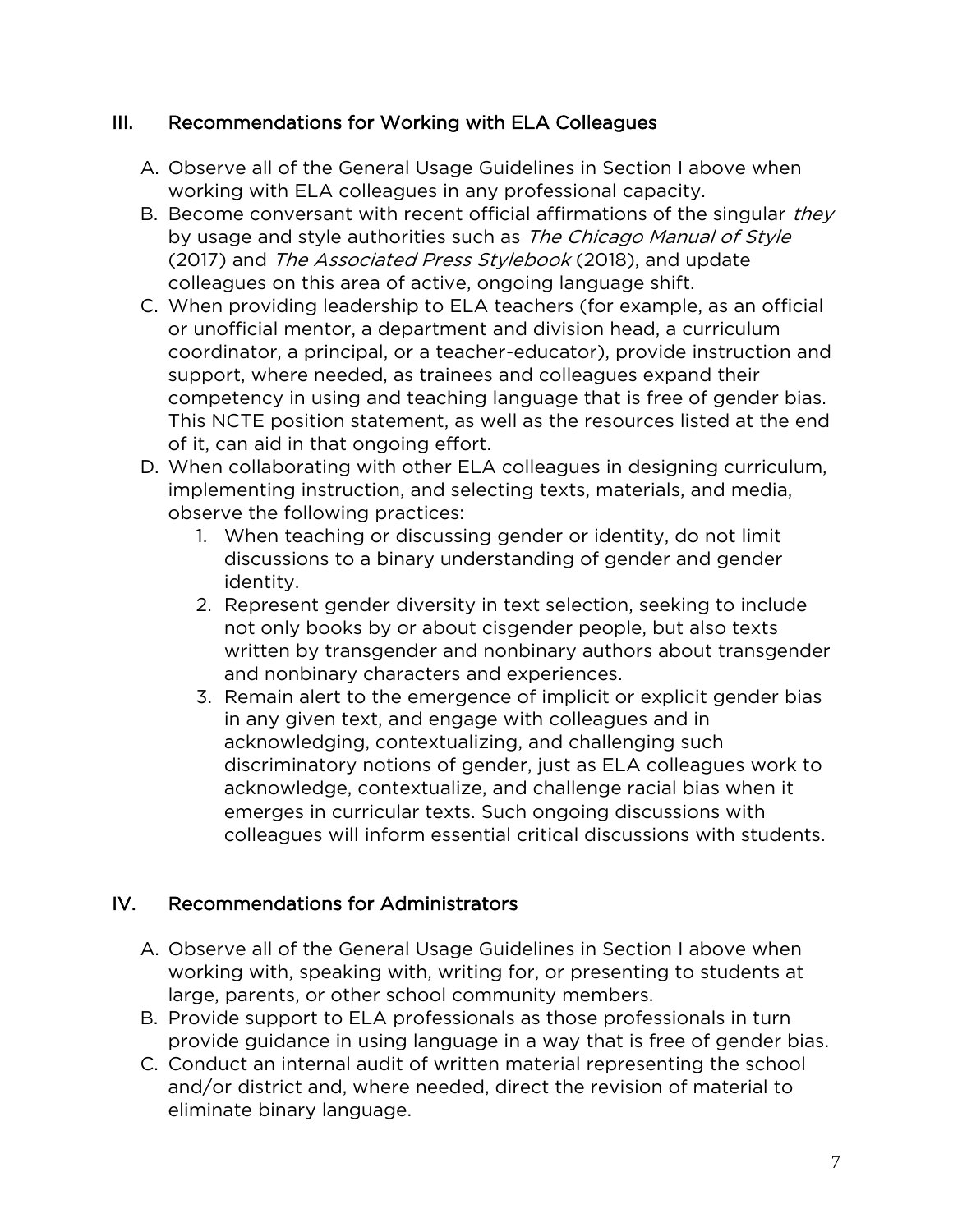- D. In tandem with a language audit (C.), review other practices that may formally or informally press a nonbinary student conform to binary categories (example: male/female formal-wear requirements or expectations for graduation or dances).
- E. Ensure that the all school / district buildings include accessible genderinclusive restrooms, and that they are marked with signs phrased in nonbinary terms such as "All-Gender Restroom."
- F. Provide regular opportunities for proactive professional development for all teachers and staff to promote understanding of the nature of gender as a spectrum, and to nurture a safe and supportive school community for all members—both students and adults—of all genders.

### IV. Recommendations for Working with the Larger Professional **Community**

- A. Observe General Usage Guidelines in Section I above when writing for NCTE publications including journal articles, lesson plans, and social media communications.
- B. Participate in ongoing professional development for educators to succeed in countering bigotry, discrimination, and harassment of transgender students in education.
- C. Support the enforcement of laws and policies that provide sanctions against discrimination and harassment in education.
- D. Advocate for legislative reform that will lead to policies that provide sanctions against discrimination in education based on sexual orientation and/or gender identity.
- E. Coordinate with educational constituents of various sorts—ELA teachers and other colleagues, members of the larger school community, and members of the larger professional community—to participate actively in public conversations about gender diversity and how to support students of all gender identities.

# REFERENCES

The Associated Press Stylebook. The Associated Press, 2018.

The Chicago Manual of Style. 17th ed., The University of Chicago Press, 2017.

Collins, Cory. "LGBTQ Best Practices Guide." Teaching Tolerance, Fall 2018, pp. 24-26.

"Guidelines for the Gender-Fair Use of Language." NCTE, 2002.

# **RESOURCES**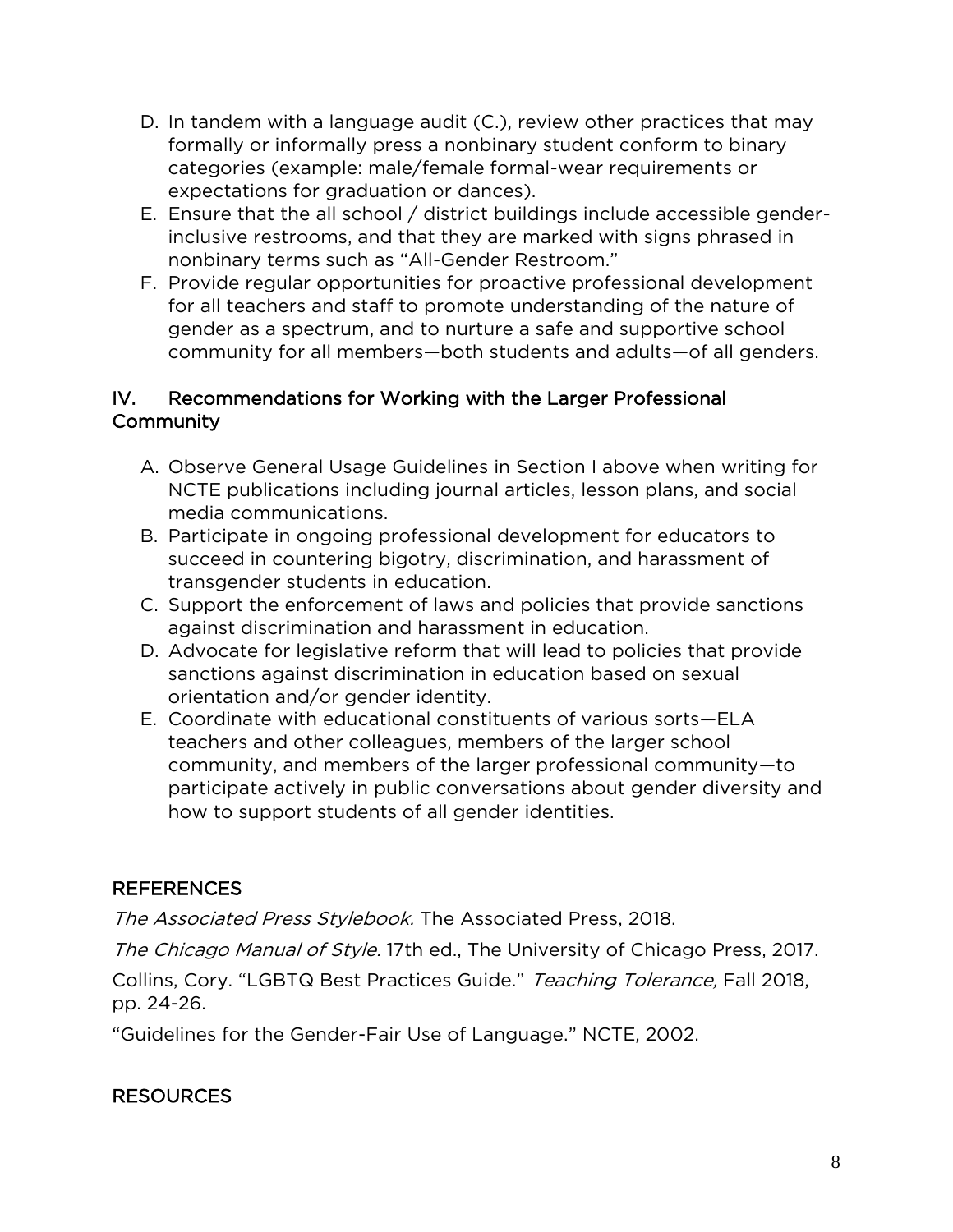### **Terminology**

Corcione, Danielle. "How to Use Gender Neutral Words—and Why They're Important." Teen Vogue, 27 Aug 2018.

[https://www.teenvogue.com/story/how-to-use-gender-neutral-words.](https://www.teenvogue.com/story/how-to-use-gender-neutral-words)

Teen Vogue has become well known recently for in-depth reporting on serious topics that impact adolescents. This article presents a clear, accessible, and useful guide for both adults and "youth who aspire toward language use that is gender-neutral and gender-fair."

"Gender Pronouns and the Singular 'They'." The Purdue Online Writing Lab (OWL).

[https://owl.purdue.edu/owl/general\\_writing/grammar/pronouns/gendered\\_p](https://owl.purdue.edu/owl/general_writing/grammar/pronouns/gendered_pronouns_and_singular_they.html)\_ ronouns and singular they.html.

The OWL, to which many teachers refer their students for guidelines on writing, grammar, usage, research, and documentation, added this helpful discussion of gender-inclusive language in 2017. This article discusses the use of singular they through centuries of English, as well as the importance of singular they today.

"The Gender Unicorn." Trans Student Educational Resources. [http://www.transstudent.org/gender/.](http://www.transstudent.org/gender/)

The Gender Unicorn offers a visual explanation of how gender identity, gender expression, and sex assigned at birth are different identity categories. It also includes definitions of each term.

"Key Terms and Concepts in Understanding Gender Diversity and Sexual Orientation Among Students." American Psychological Association, 2015, [https://www.apa.org/pi/lgbt/programs/safe-supportive/lgbt/key-terms.pdf.](https://www.apa.org/pi/lgbt/programs/safe-supportive/lgbt/key-terms.pdf)

This comprehensive terms guide is one pamphlet in a series, "Promoting Resiliency for Gender Diverse and Sexual Minority Students in Schools," which presents research-based best practices meeting the needs of LBGTQIA+ students.

"Nonbinary Gender Pronouns." University of Minnesota Student Writing Support.<http://writing.umn.edu/sws/quickhelp/grammar/nonbinary.html>

Provides a declension chart of some of the most common nonbinary pronouns, including the singular they, as well as others such as  $ze/zik/zirs$  and ey/em/eirs.

"Pronouns: A Resource for Educators." GLSEN.

<https://www.glsen.org/article/pronouns-resource-educators>

GLSEN is one of the most prominent LGBTQIA+ organizations working to support students, schools, GSAs, educators, and allies. This pronoun guide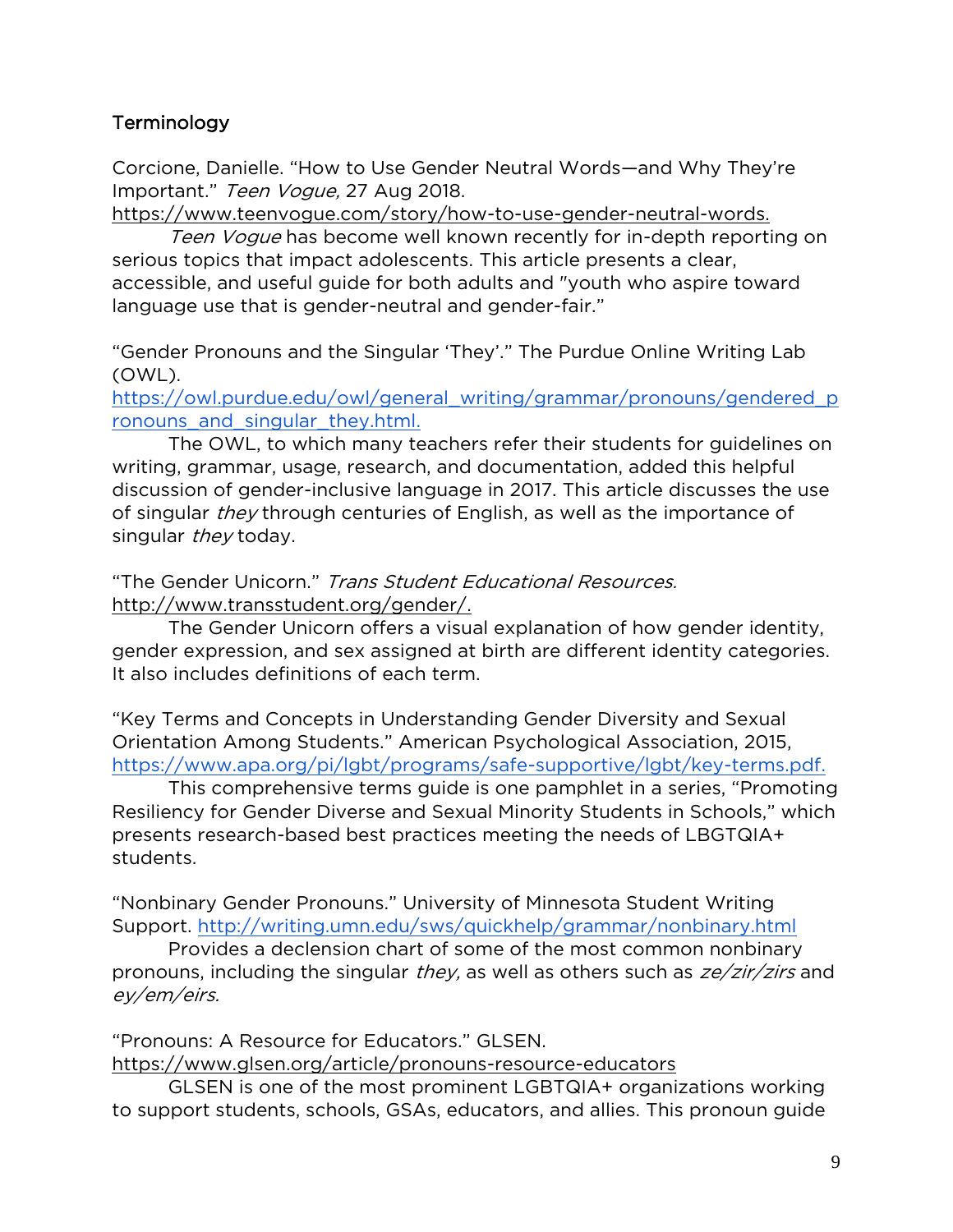directly supports and explores more inclusive language choices in the classroom. Other resources abound on the site.

"Resources." International Pronouns Day.

https://pronounsday.org/resources/.

Page includes helpful very short videos such as "Pronouns: How Do You Ask?"

Sojwal, Senti. "What Does 'Agender' Mean? 6 Things to Know About People with Non-Binary Identities." Bustle. 16 Sept 2015,

[https://www.bustle.com/articles/109255-what-does-agender-mean-6-things](https://www.bustle.com/articles/109255-what-does-agender-mean-6-things-to-know-about-people-with-non-binary-identities)[to-know-about-people-with-non-binary-identities.](https://www.bustle.com/articles/109255-what-does-agender-mean-6-things-to-know-about-people-with-non-binary-identities)

Article discusses what it means to identify as agender.

Steinmetz, Katy. "Beyond 'He' or 'She': The Changing Meaning of Gender and Sexuality. Time. 16 March 2017, [http://time.com/4703309/gender-sexuality](http://time.com/4703309/gender-sexuality-changing/)[changing/.](http://time.com/4703309/gender-sexuality-changing/)

Article considers understandings of gender and sexuality in relation to young people in schools and includes survey data from young adults.

Tobia, Jacob. "Everything You Ever Wanted to Know About Gender-Neutral Pronouns." Time. 12 May 2016, [http://time.com/4327915/gender-neutral](http://time.com/4327915/gender-neutral-pronouns/)[pronouns/.](http://time.com/4327915/gender-neutral-pronouns/)

A helpful introductory guide to gender neutral pronouns in a questionand-answer format. For educators newer to the topic, this is a helpful place to start—with a piece that poses many common questions you may already be asking yourself—before exploring more robust sources.

# Resources for Addressing Gender Diversity with Students

Butler-Wall, Annika, et al. Rethinking Sexism, Gender, and Sexuality. Rethinking Schools, 2016.

This anthology contains suggestions for how to include topics such as gender, sexism, and feminism within a social justice curriculum.

Gittelman, Maya. "5 Ways to Help Kids Think Outside the Gender Binary." The Body Is Not An Apology. 27 July 2018,

[https://thebodyisnotanapology.com/magazine/5-ways-to-help-kids-think](https://thebodyisnotanapology.com/magazine/5-ways-to-help-kids-think-outside-the-gender-binary/)[outside-the-gender-binary/.](https://thebodyisnotanapology.com/magazine/5-ways-to-help-kids-think-outside-the-gender-binary/)

Presents practical ways to help students consider gender beyond the binary.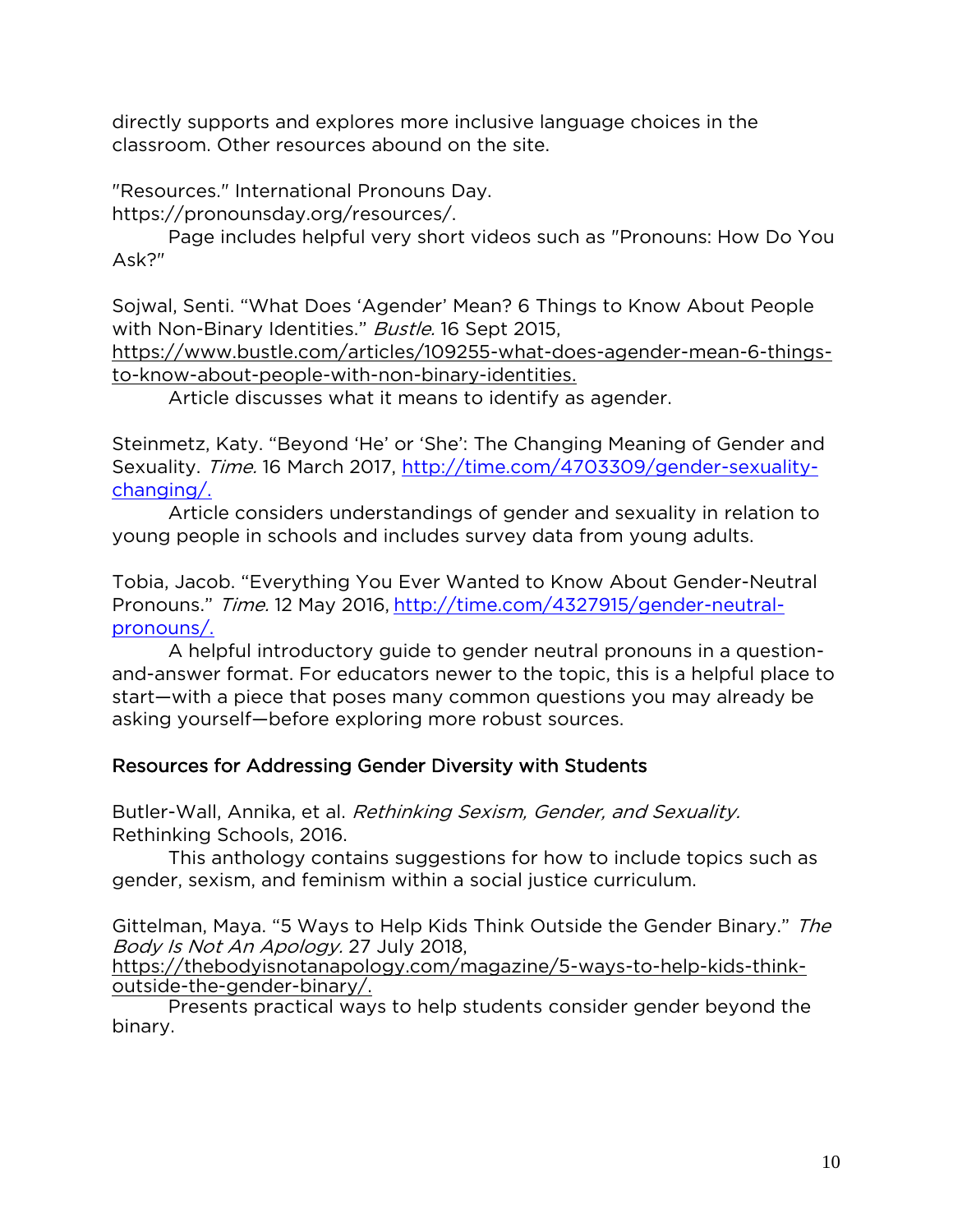Harbin, Brielle. "Teaching Beyond the Gender Binary in the University Classroom." Vanderbilt University Center for Teaching. [https://cft.vanderbilt.edu/guides-sub-pages/teaching-beyond-the-gender](https://cft.vanderbilt.edu/guides-sub-pages/teaching-beyond-the-gender-binary-in-the-university-classroom/)[binary-in-the-university-classroom/](https://cft.vanderbilt.edu/guides-sub-pages/teaching-beyond-the-gender-binary-in-the-university-classroom/)

Although intended for university educators, this adaptable resource explains the significance of language use in the classroom, particularly in working with gender diverse students who are actively defining and expressing their identities, and seeking support from allies and educators.

#### Miller, s, editor. [Teaching, Affirming, and Recognizing Trans\\* and Gender](https://www.palgrave.com/us/book/9781137567659)  [Creative Youth: A Queer Literacy Framework](https://www.palgrave.com/us/book/9781137567659). Palgrave Macmillan, 2016.

In this award-winning anthology, ELA teachers of all levels can find examples from research and practice, as well as sample lessons for teaching about gender beyond the binary. A glossary is included for reference.

Miller, s. Gender Identity Justice. Teachers College Press, forthcoming (2019).

This book seeks to disrupt the default through which a dominant gaze tends to view life through a cisgender and cisnormative lens and provides ways to change the exclusionary political, economic, and affective practices and their subsequent conditions that have created gender identity injustice in the first place. By moving away from presumptions that sustain cis-and gender identity normative defaults and resetting and recasting it to and through expansive lenses, it foregrounds new starting points for gender identity work.

Pennell, Summer Melody. "Training Secondary Teachers to Support LGBTQ+ Students: Practical Applications from Theory and Research." The High School Journal, vol. 101, no. 1, Jan. 2017, pp. 62-72.

This article includes an easy-to-execute activity for exploring how our ideas of gender are shaped by our society.

Ryan, Caitlin L., and Jill M. Hermann-Wilmarth. *[Reading the Rainbow: LGBTQ-](https://www.tcpress.com/reading-the-rainbow-9780807759332)*[Inclusive Literacy Instruction in the Elementary Classroom](https://www.tcpress.com/reading-the-rainbow-9780807759332)[. T](https://www.tcpress.com/reading-the-rainbow-9780807759332)eachers College Press, 2018.

Ryan and Hermann-Wilmarth include examples from several elementary classrooms where teachers encourage students to challenge assumptions about gender, gender identity, and gender expression through working with books about LGBTQ+ and straight characters. Shared activities allow teachers to measure student progress toward essential literacy goals.

Tempel, Melissa Bollow. "It's OK to Be Neither." Rethinking Schools, vol. 26, no. 1, Fall 2011,

[https://www.rethinkingschools.org/articles/its-ok-to-be-neither-teaching](https://www.rethinkingschools.org/articles/its-ok-to-be-neither-teaching-that-supports-gender-variant-children)[that-supports-gender-variant-children.](https://www.rethinkingschools.org/articles/its-ok-to-be-neither-teaching-that-supports-gender-variant-children)